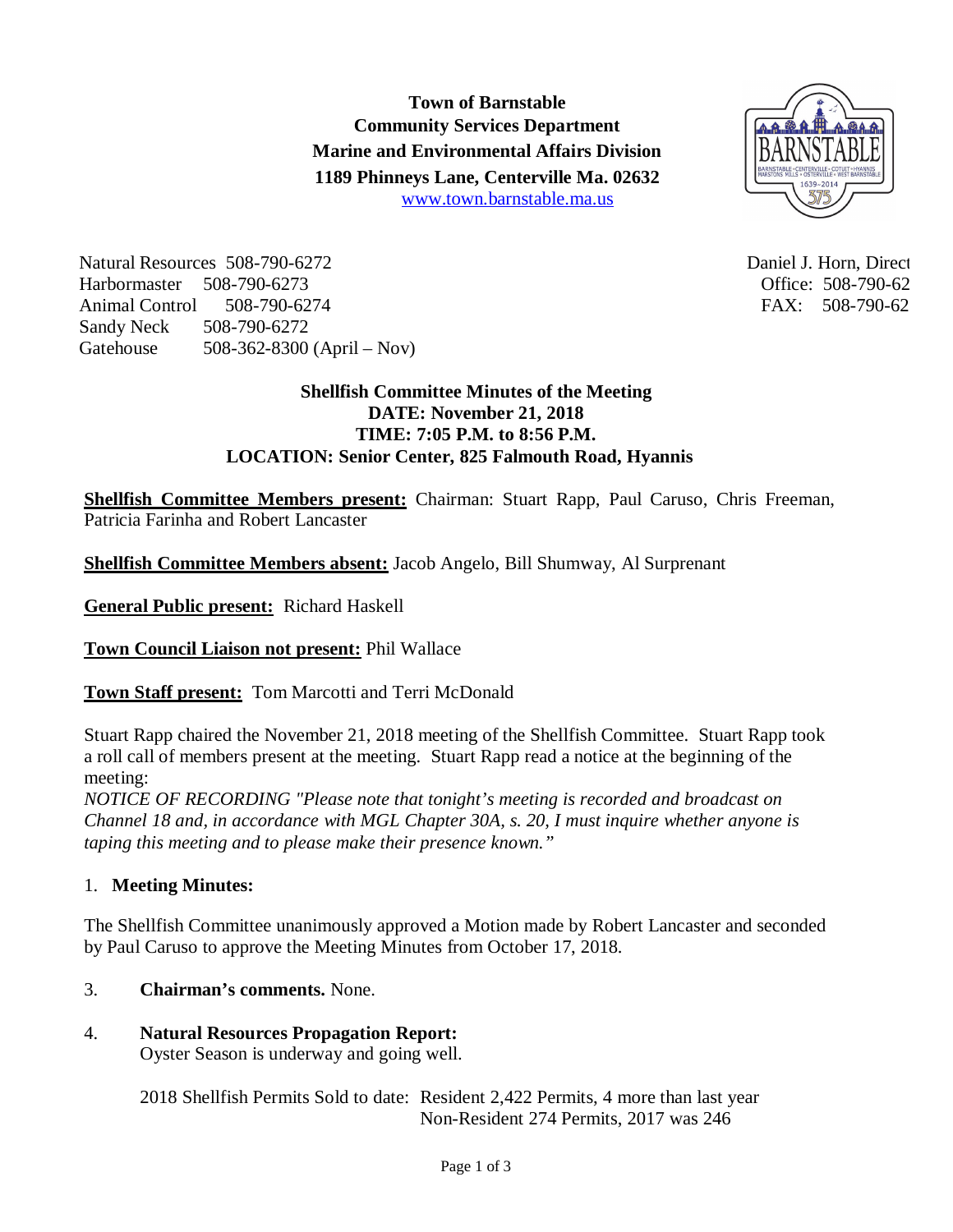Dredge is being staged for Sampson's Island. Three phases of dredging to take place over three years, for an approximate total of 400 feet.

## 5. **Status of pending NOI pier applications before the Conservation Commission:**

| Applicant:      | Henry Blair                                                           |
|-----------------|-----------------------------------------------------------------------|
| Representative: | Matthew Creighton, BSC Group, Inc.                                    |
| Property:       | 275 Millway Road, Barnstable                                          |
| Project:        | Revised Dredge Plan: Permit Hydraulic Dredge & New Dewatering Basin & |
|                 | Repair Wood Bulkhead                                                  |
|                 | <b>Conservation Committee Hearing Date:</b><br>11/27/2018             |

Application was discussed, no impact on shellfish, no vote taken.

- 6. **Old Business:** NONE
- 7. **New Business:** NONE

#### **Matters not reasonably anticipated by the Chair**

Tom Marcotti – Two applications for Shellfish Grants were received today, information is as follows:

| <b>Public Hearing:</b><br>Time: | Date: Thursday, December 13, 2018<br>9:00 A.M.                                                                                                                                                                      |
|---------------------------------|---------------------------------------------------------------------------------------------------------------------------------------------------------------------------------------------------------------------|
| Place:                          | Barnstable Town Hall, Selectman's Conference Room, 2nd Floor<br>367 Main Street, Hyannis MA                                                                                                                         |
| Applicant:                      | Cheryl Ryan                                                                                                                                                                                                         |
| Application:                    | Renewal of site (ng031, 2 acres) licensed to Cheryl Ryan (lic. #03-02), and<br>issuance of a new license for a period of 10 years.                                                                                  |
| Location:                       | Site ng031: A designated portion (2 acres) of intertidal flat in the mid-<br>Barnstable Harbor north of Huckins Island as recorded on a map at the G.I.S.<br>Unit.                                                  |
| Applicant:                      | Virginia R. Hoeck                                                                                                                                                                                                   |
| Application:                    | Transfer of shell fish aquaculture sites ( $ng019$ , 1.4 acres; $ng047$ , 0.53 acre)<br>licensed to Matthew Ryan (lic. #13-02) to Virginia R. Hoeck and issuance of<br>a new license to Virginia Hoeck for 5 years. |
| Location:                       | ng019, ng0.53: A designated portion (1.93 acres) of intertidal flat in the mid-<br>Barnstable Harbor north of Sand Island as recorded on a map at the G.I.S.<br>Unit.                                               |

No vote taken, informational only.